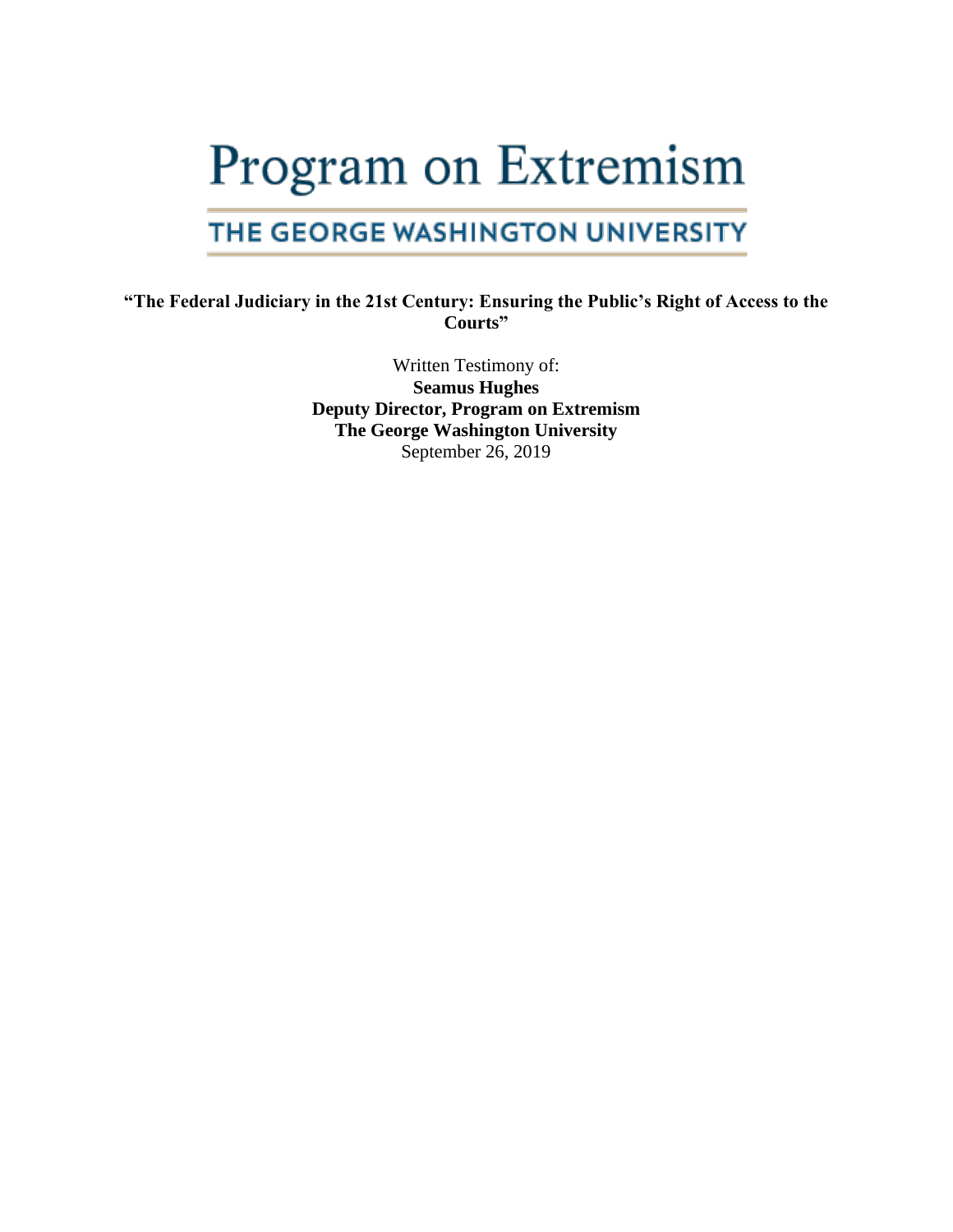Chairman and Ranking Member, distinguished members of the Committee, thank you for the opportunity to testify today on a topic that impacts access to information – a right important to every citizen of the United States and a core value memorialized in our Constitution.

My name is Seamus Hughes. I am the Deputy Director of the George Washington University's Program on Extremism. In that capacity, I track the legal developments of hundreds of federal terrorism cases in the United States. In the last five years, our research team has downloaded more than 20,000 pages of court records including search warrants, criminal complaints, indictments, motions and transcripts of hearings by using a Court Information system called PACER – the acronym for **P**ublic **A**ccess to **C**ourt **E**lectronic **R**ecords. The name is a misnomer - public access comes at an exorbitant  $cost<sup>1</sup> - a cost that the general public cannot afford. Access$ is limited to a privileged few, and I hope that at the end of my testimony today you will reconsider what public access means, or should mean, in a democratic country such as ours.

In addition to my work on extremism issues, I often use PACER to bring to public attention to information that would otherwise not see the light of day. Not only is PACER expensive, it is also difficult to traverse. It is only by learning and working around the idiosyncrasies of PACER that I have been able to inform the public of matters that would otherwise remain buried. For example, the arrest of a U.S. Coast Guard official with alleged white supremacy beliefs, the indictment of Wikileaks founder Julian Assange, an intelligence analyst who tipped off a family member that they were under investigation, the closing of the investigation into a serial bomber, an Islamic State-funded terrorist plot in Maryland, and corporate espionage that resulted in the chief executive of Walmart's emails being secretly monitored, are just a few.<sup>2</sup>

A website created for the public should be user friendly and easy to navigate. But, PACER is the opposite; it is difficult to understand and even more difficult to navigate. In order for the media to use court records more efficiently, I have led training seminars for journalists at the New York Times, Reuters, Associated Press, Wall Street Journal, CNN, USA Today, and the Financial Times. In the last six months, I've trained hundreds of journalists on how to use PACER.

In both my academic research and journalistic endeavors, I have found access to federal court records through PACER unnecessarily complex and convoluted. PACER is outdated, simple tasks are difficult to complete, and costs are too high. Barring significant structural changes, the current approach will continue to fall short in its goal of providing robust access to the public and will only stymie public curiosity for knowledge.

<sup>&</sup>lt;sup>1</sup> Whenever possible, we use RECAP, a tool created by the non-profit Free Law Project [\(https://free.law/recap/](https://free.law/recap/)[\).](https://free.law/recap/)RECAP) RECAP allows for the free download of documents that have already been purchased by others. Unfortunately, given the nature of our research, we are typically the first to download the documents. That said, our use of RECAP ensures the next set of researchers can keep their costs down and we would encourage others to also use it. <sup>2</sup> For a more complete list, see<https://seamushughesconsulting.com/results>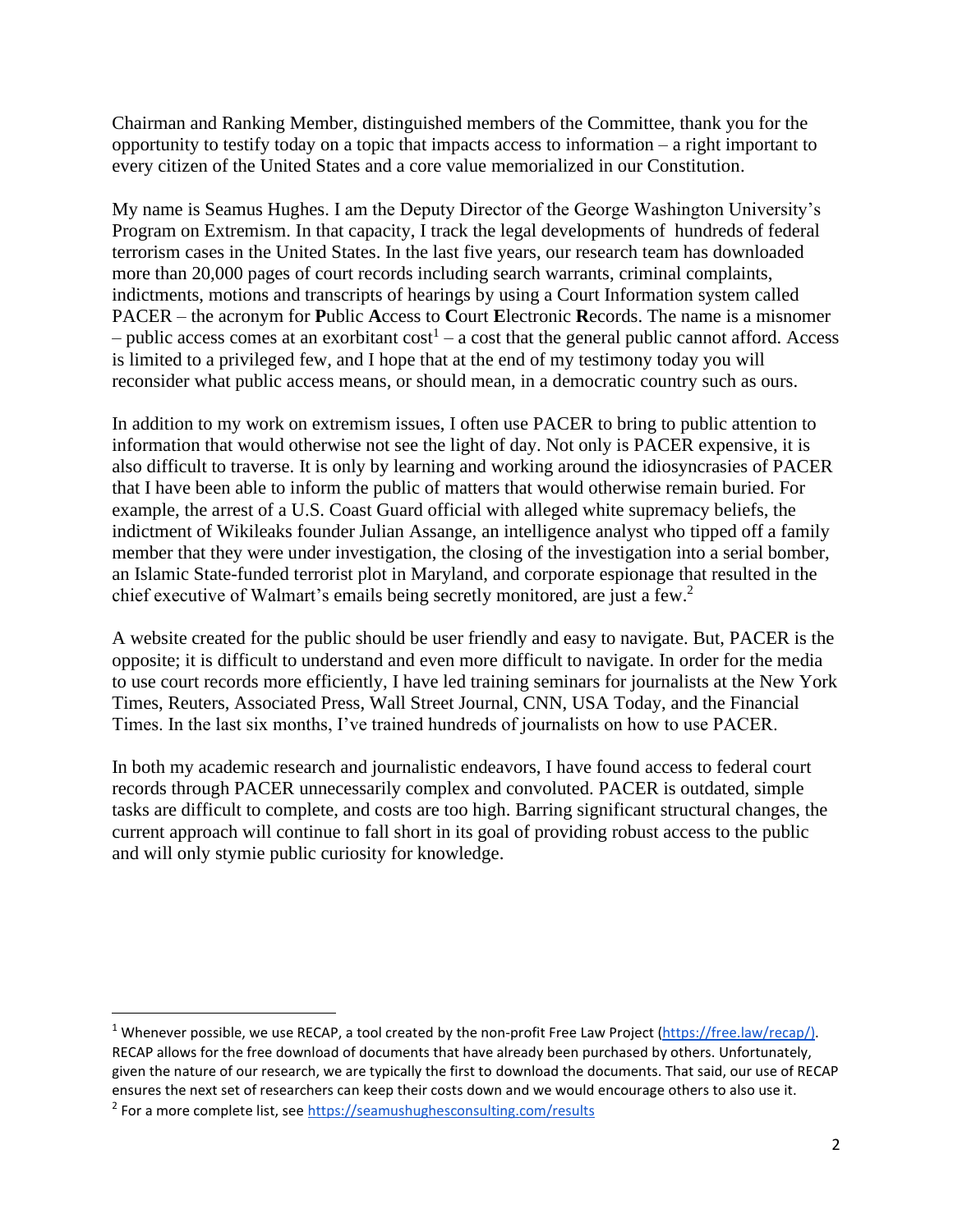#### **Public Right of Access is Thwarted**

Quite simply, it is not easy to access public court records on PACER.<sup>3</sup> PACER provides access to federal criminal records and is organized by federal districts in each state. To use the system you need to apply for a PACER account, get a password, and know what district in each state you want to search. Each search requires the user to know what they are looking for and where. Even then the cost is not always tied to a result.

On a daily basis, I am kicked off the search results for no discernible reason, yet am still charged for my search and forced to restart the process. If the search results are longer than four pages, the system routinely brings you back to the landing page. The national case locator does not get updates efficiently, requiring users to go to the individual district site if there is a breaking court record. The individual court websites are also badly outdated. If you attempt to do a search for an individual charge, you may be unable to access it, because the dropdown option has not been updated with the latest criminal statutes.<sup>4</sup>



There is no way to do a nation-wide search for individual charges. For example, if you are a terrorism researcher and want to review every case that charges material support to a terrorist organization, you would have to go to 94 different individual court websites and conduct a new and separate search on each website. Each search would cost you at least ten cents; each download would cost you more. <sup>5</sup> And, because PACER won't allow you to track a case (unless you are an attorney on the case), you would have to run the same search routinely or your data

 $3$  Some may argue that PACER is a better system than the byzantine stem of state and county court records. On that narrow point, they are sometimes correct. But that does mean it is a good system.

<sup>&</sup>lt;sup>4</sup> For example, 18 USC 1039 (fraud and related activity in connection with obtaining confidential phone records information of a covered entity) is not an option for the dropdown box.

<sup>&</sup>lt;sup>5</sup> The Program on Extremism has run this search 94 times over the last four years. As a result, we identified terrorism cases where there was no public pronouncement of the charges.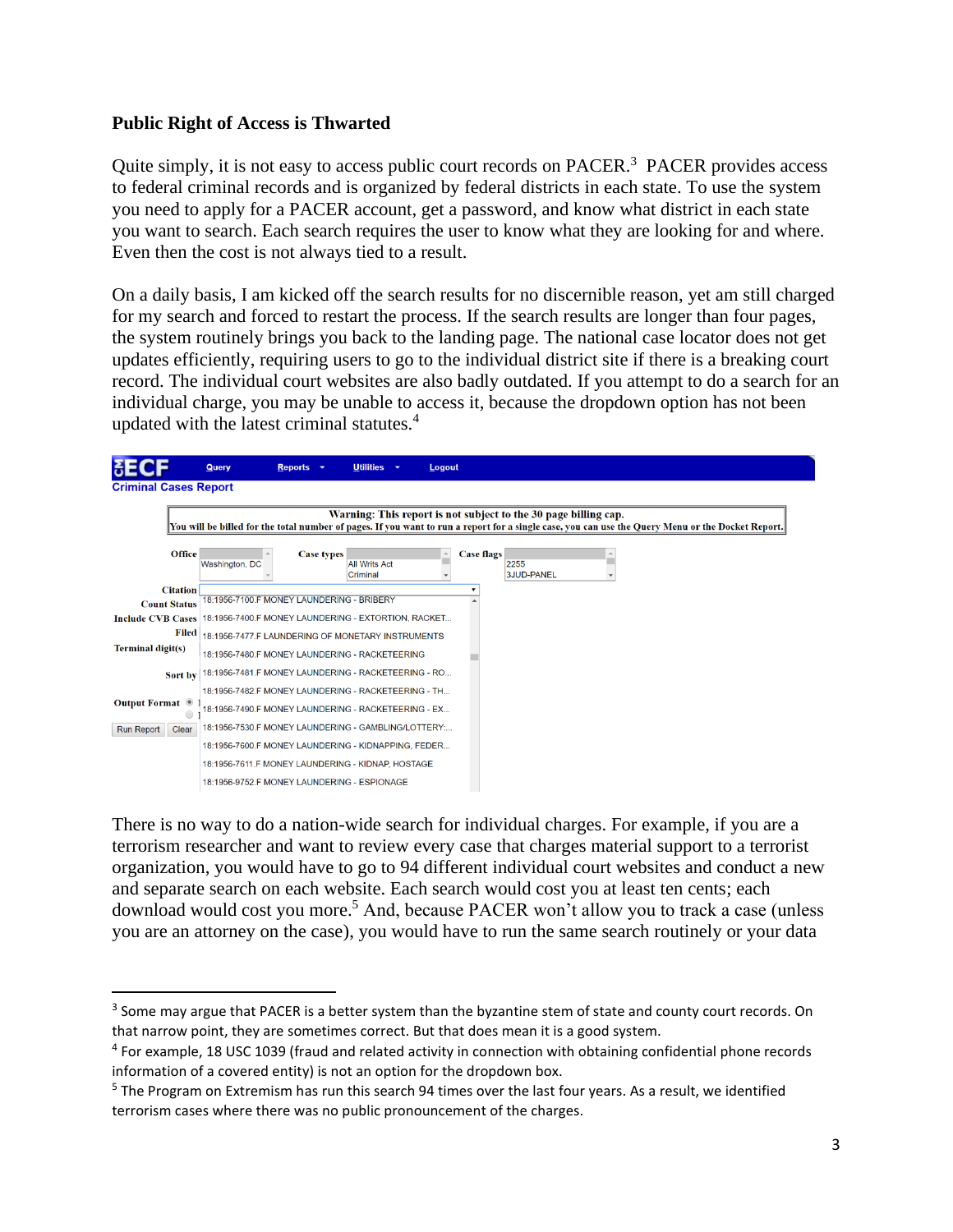would be stale. The story repeats itself for other tasks, such as staying up to date with the opinions written by the courts, which also requires a visit to 94 separate websites.

In districts such as Minnesota and New Jersey, documents that were once sealed, and later unsealed by court order, are never filed electronically on PACER. To access these once sealed, now unsealed records, we are forced to rely on an ad hoc system of local networking; we search for local George Washington University alumni or reporter colleagues who would not mind going to the clerk at the local federal courthouse, provide the court docket number to the clerk, who then manually pulls the documents and gives them to us but only to have them copied at the courthouse Xerox machine that charges 10 cents a page. Back at their offices, our volunteers then scan the documents and send us the pdf.

Some districts have automatic unsealing after a set time, but those implementing the court order do not post the unsealed documents in a timely manner which necessitates a call to the clerk's office to get a document ordered unsealed, and then unsealed on PACER. In other districts, there is no specific set time for unsealing, resulting in documents remaining sealed on the criminal docket even when there is no legal reason for the information remaining under seal and inaccessible to the public. Quite frankly, the local rules for each district vary widely. The Judiciary would do well to set baseline standards and requirements for local rules.

Trial exhibits introduced into evidence are routinely unavailable on PACER. This then requires the public to reach out to the local U.S. Attorney's office or defense attorneys to receive the documents. Some offices are forthcoming in providing information, while others ignore the request given their overburden work demands. Resources are wasted – the attorney has to sanction the release, then a paralegal has to copy it and send it out.

Lest the committee think that trial exhibits are not of consequence – it was only because our review of trial exhibits in the case of United States v. David Wright, the Program on Extremism able to identify an American featured in a beheading video that which was used as propaganda by the Islamic State. Without the exhibits we would not have been able to inform the public that an American had risen to be a commander in the Islamic State and was front and center in their propaganda videos. 6

The naming convention for how documents are filed in PACER is not uniform. In some districts, documents are filed as "United States v.", or "US vs.", still others "In the matter of". Even within the district, the naming conventions are different depending on whether it is a criminal or civil case. Additionally, search warrants are not tied to the individual but instead are tied to the item to which law enforcement is attempting to access. So, if you are looking for a search warrant related to a federal bribery case of a public official, your search for "John Smith" would be futile but a "search of usb key" with no discernible link to the defendant would get you the result you want.

<sup>&</sup>lt;sup>6</sup> Seamus Hughes, Alexander Meleagrou-Hitchens, and Bennett Clifford (2018), "A New American Leader Rises in ISIS," *The Atlantic.* <https://www.theatlantic.com/international/archive/2018/01/isis-america-hoxha/550508/>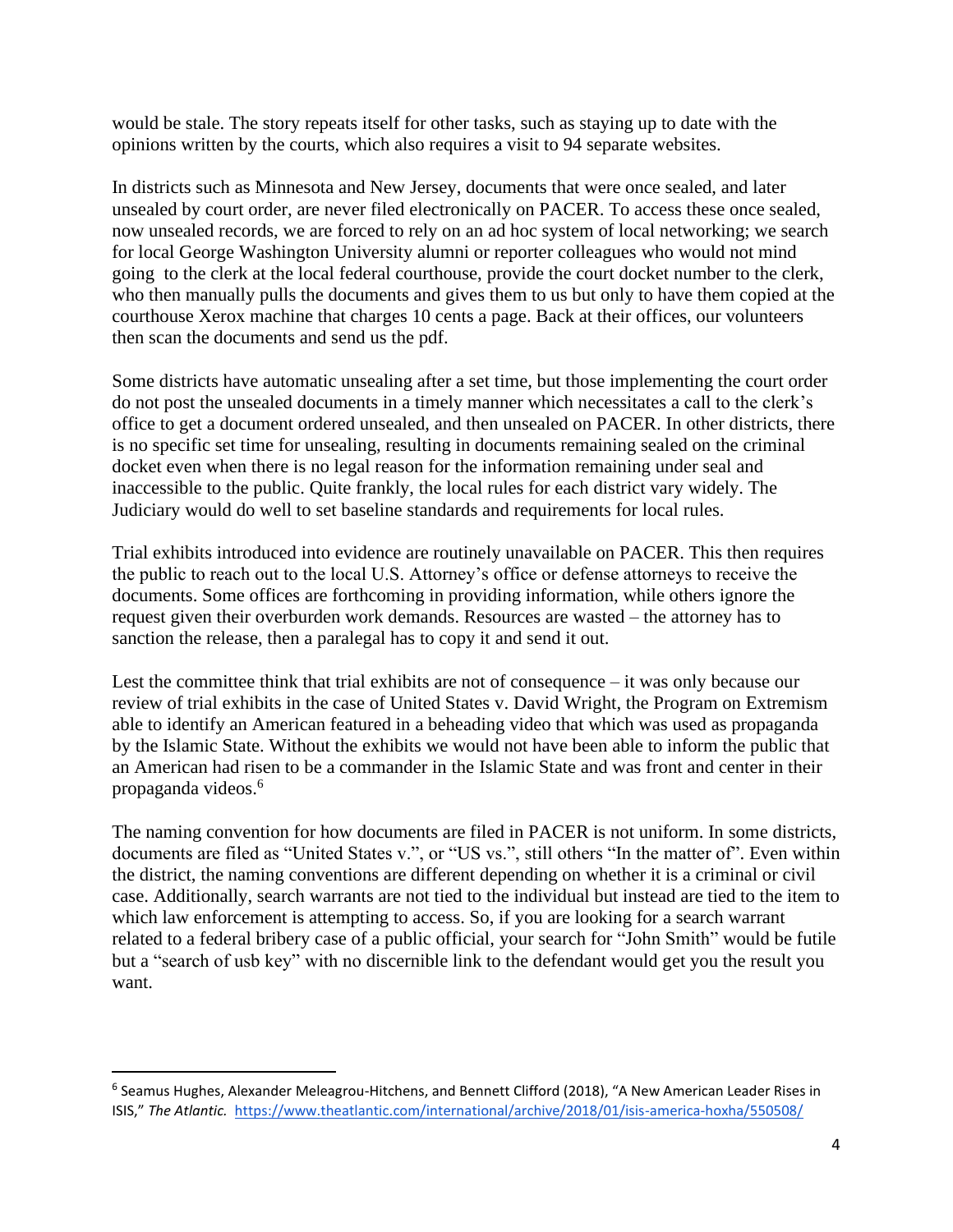In some districts, search warrants are filed as "mj," or "mc." In others, they are filed as "sw". In the national case locator, you can limit your search to only "mj" or "mc" but you cannot for "sw". As such, documents filed as "sw" are completely inaccessible.

| <b>T</b> PACER<br>Case Locator<br>Case Search          | <b>New Search</b><br>Saved Items<br><b>Advanced Case Search</b> | <b>Court Information</b>                                                                                                                                             |                                                                                                  | Seamus Hughes |
|--------------------------------------------------------|-----------------------------------------------------------------|----------------------------------------------------------------------------------------------------------------------------------------------------------------------|--------------------------------------------------------------------------------------------------|---------------|
| <b>Case Information</b><br>* At least one is required. |                                                                 |                                                                                                                                                                      | <b>Basic Case Search</b>                                                                         |               |
| <b>Court Type</b><br>Case                              | All<br>Number * <sup>O</sup>                                    | $\bullet$<br>$\bullet$<br>Title * <sup>©</sup>                                                                                                                       |                                                                                                  |               |
| Region<br><b>Date Range</b>                            | $\overline{\phantom{a}}$<br>$\Box$<br>img<br>$\Box$<br>ins      | ٠<br>$\bullet$<br>$\bullet$ Map<br>$\blacktriangle$                                                                                                                  |                                                                                                  |               |
| Date Filed *<br>Date Closed *                          | $\Box$<br>mand<br>П<br>mc<br>$\Box$<br>md<br>$\Box$<br>misc     | 鱼<br>$\bullet$<br>的<br>$\bullet$                                                                                                                                     | <b>Prior Month Prior Six Months Prior Year</b><br><b>Prior Month Prior Six Months Prior Year</b> |               |
| NOTE:<br>Newly fi                                      | $\Box$<br>mj<br>$\Box$ ml                                       | * n within 24 hours. Check the Court Information page for data that is<br>currently available on the PCL. The most recent data is available directly from the court. |                                                                                                  |               |
| Search                                                 | Clear                                                           |                                                                                                                                                                      |                                                                                                  |               |

In other districts, search warrants are always filed electronically. Sometimes a little investigative spotlight shuts down the whole system. In January, I found a search warrant related to a wideranging investigation into public corruption in the Los Angeles City Council.<sup>7</sup> When I made my discovery public, the Central District of California (CDC) locked down all search warrants filed on PACER.

Most, if not all, search warrants recently filed in CDC are no longer accessible online. This action is against the spirit, and arguably the letter, of the legislation requiring that the public have ready access to court filings barring a court order sealing them.<sup>8</sup>

Information on PACER is limited. The Program on Extremism has had to repeatedly go directly to courthouses to receive documents from terrorism trials in the mid-2000s. This is a burdensome task as there is no uniformity in the availability and timing of court transcripts and the transcripts are voluminous.

<sup>&</sup>lt;sup>7</sup> Emily Alpert Reyes and David Zahniser (2019), FBI Corruption Probe of L.A. City Hall Focuses on Downtown Development Boom," *Los Angeles Times*. [https://www.latimes.com/local/lanow/la-me-ln-fbi-investigation](https://www.latimes.com/local/lanow/la-me-ln-fbi-investigation-chinese-development-20190114-story.html)[chinese-development-20190114-story.html](https://www.latimes.com/local/lanow/la-me-ln-fbi-investigation-chinese-development-20190114-story.html)

<sup>&</sup>lt;sup>8</sup> In the other extreme, sometimes search warrants provide too much information to the public. For example, using Facebook user IDs, a Forbes reporter was able to identify the names of child abuse victims. I have routinely flagged this issue for prosecutors with limited success. See also Brewster, Thomas (2019), "FBI and DHS Blunders Reveal Names of Child Abuse Victims Via Facebook IDs," *Forbes*.

[https://www.forbes.com/sites/thomasbrewster/2019/06/19/fbi-dhs-failures-reveal-names-of-child-abuse-victims](https://www.forbes.com/sites/thomasbrewster/2019/06/19/fbi-dhs-failures-reveal-names-of-child-abuse-victims-through-facebook-identities/#57149c82fe83)[through-facebook-identities/#57149c82fe83](https://www.forbes.com/sites/thomasbrewster/2019/06/19/fbi-dhs-failures-reveal-names-of-child-abuse-victims-through-facebook-identities/#57149c82fe83)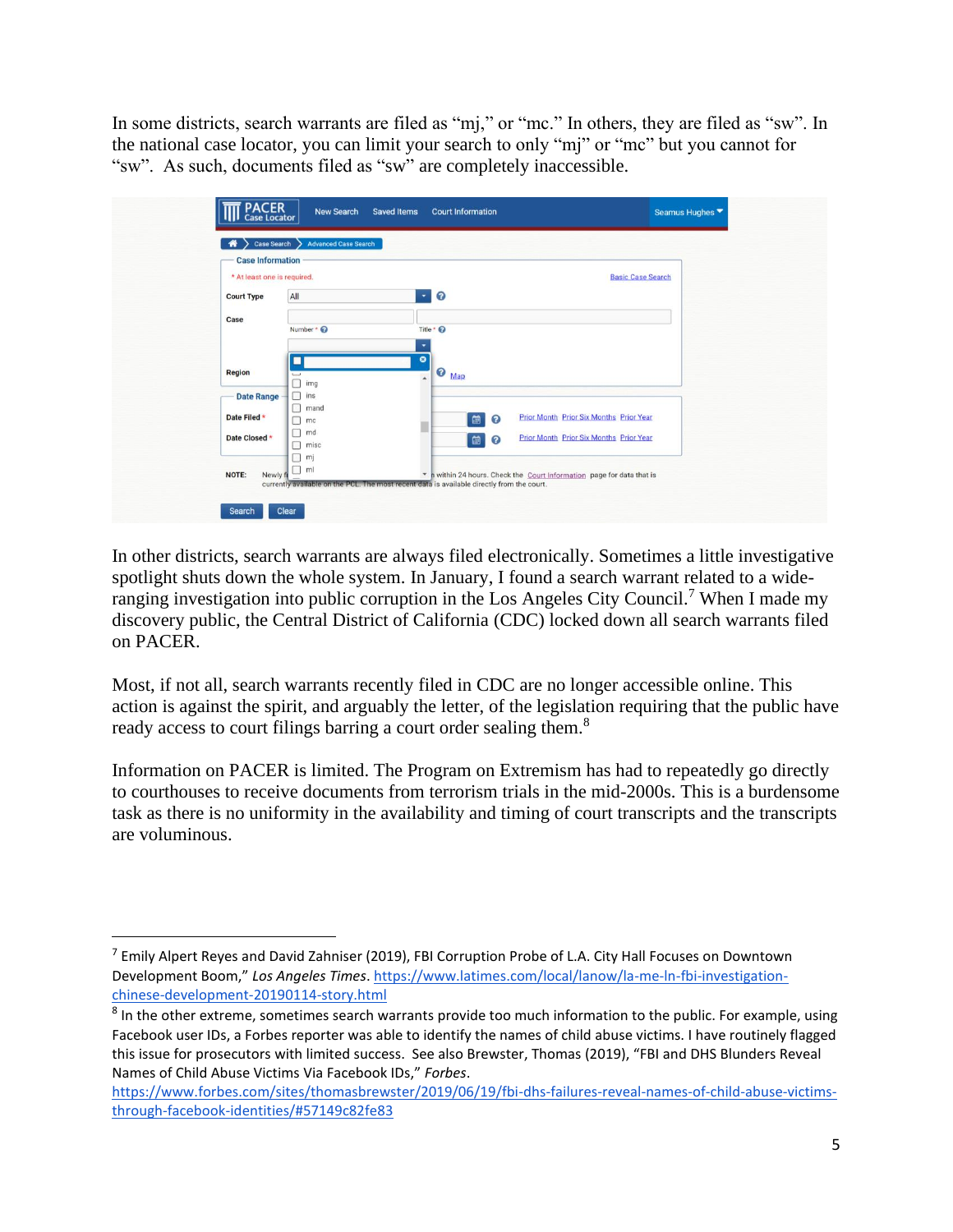Finally, the restrictions on electronics in courtrooms is outdated and varies, depending on local rules. In a federal courthouse in Maryland, you can bring your electronics into the courtroom. In places like the Eastern District of Virginia, you cannot.<sup>9</sup>

# **Costs**

The federal court record fee system brings in more than \$145 million annually from its users. However, the federal judiciary takes an overly broad reading of congressional intent which called for only charging reasonable fees. When reviewing the breakdown of costs provided to the Judiciary, only \$22 million of the fees are used towards access to public records.<sup>10</sup> While still an exorbitant cost for a website which does not allow for simple text-based searches, it is incorrect to say that making PACER free will require an offset of \$145 million.

Each PACER search costs 10 cents. That includes when one makes a mistake in the search, which is typical for a system that has no uniformity between districts. And that is just for the search: to download or print the document will cost you more—10 cents per page, as if PDFs somehow become prohibitively more expensive to create the longer they are.

The Judiciary states that "approximately 87 percent of all PACER revenue is attributable to just 2 percent of users—large financial institutions and major commercial enterprises that aggregate massive amounts of data for analysis and resale."<sup>11</sup> I am part of the 2 percent of users; but the Program is neither a large financial institution nor a major commercial enterprise. We are an academic institute tracking extremism in the United States. The Judiciary may suggest that we could apply for a waiver of fees, but that exemption would still limit our ability to inform the public and that would defeat the purpose of accessing a public record. The waiver would not allow us to make the records public. Our Program places thousands of pages of terrorism-related court records online for the benefit of policymakers, the media, and fellow researchers.<sup>12</sup> Without this service, the public would be less informed on the nature of the homeland threat.

### **Proposed Changes**

- Make PACER free; access is an inherent right in a functioning democracy. Just as we use taxes to pay for courthouses, we should use taxes to pay for court transparency.
- There should be a uniform standard for filing documents on PACER so that they do not vary from district to district.
- Documents uploaded into PACER should be text searchable.

<sup>&</sup>lt;sup>9</sup> This restriction of electronics has given rise to a small cottage industry. In Alexandria, Virginia, for example, a coffee shop across the street from the courthouse charges five dollars to store electronics for reporters and the public while they are attending court sessions.

<sup>&</sup>lt;sup>10</sup> Other costs include Violent Crime Control Act Notifications, which while a necessary and commendable effort, is not related to the public's right to access public court records. The Courts should go through the normal congressional budget process to request funding for such notifications.

<sup>11</sup> United States Courts (2019), "Judiciary Adopts New Model EDR Plan, Doubles Fee Waiver for PACER," *US Courts*. [https://www.uscourts.gov/news/2019/09/17/judiciary-adopts-new-model-edr-plan-doubles-fee-waiver](https://www.uscourts.gov/news/2019/09/17/judiciary-adopts-new-model-edr-plan-doubles-fee-waiver-pacer#pacer)[pacer#pacer](https://www.uscourts.gov/news/2019/09/17/judiciary-adopts-new-model-edr-plan-doubles-fee-waiver-pacer#pacer)

<sup>&</sup>lt;sup>12</sup> The Program on Extremism at George Washington University, "The Cases." <https://extremism.gwu.edu/cases>